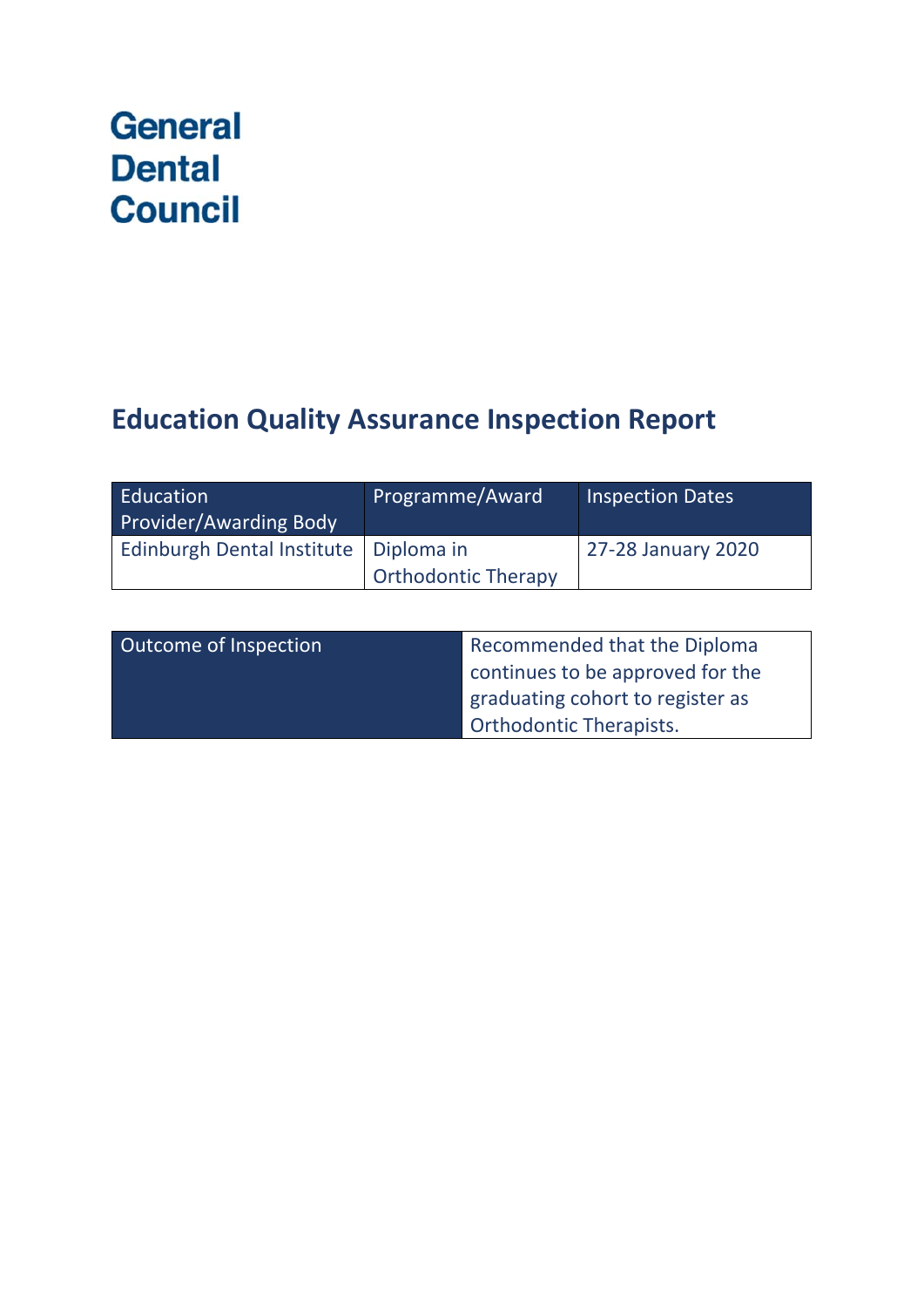### **Inspection summary**

| <b>Remit and purpose of</b><br>inspection: | Inspection referencing the Standards for<br>Education to determine approval of the award<br>for the purpose of registration with the GDC<br>as an Orthodontic Therapist.      |
|--------------------------------------------|-------------------------------------------------------------------------------------------------------------------------------------------------------------------------------|
| <b>Learning Outcomes:</b>                  | <b>Preparing for Practice (Orthodontic Therapy)</b>                                                                                                                           |
| Programme inspection date(s):              | 27-28 January 2020                                                                                                                                                            |
| <b>Examination inspection date(s):</b>     | 26-27 November 2020                                                                                                                                                           |
| Inspection panel:                          | <b>Kim Tolley (Chair and Non-registrant Member)</b><br><b>Baldeesh Chana (DCP Member)</b><br><b>Richard Cure (Dentist Member)</b><br><b>Barbara Chadwick (Dentist Member)</b> |
| <b>GDC Staff:</b>                          | <b>Scott Wollaston</b><br><b>James Marshall</b>                                                                                                                               |

### **Inspection Summary**

During the inspection, the panel found that there was a strong channel of communication between the students and the programme lead. The students were very complimentary about the level of support and guidance they received from her. The students are encouraged to have ownership over their own work. The institute monitors their progression closely through one to ones with the students and checking their packs during the one day a month spent at the school.

The good lines of communication were also evident between the workplace trainers and the institute. The institute runs a train the trainer session at the start of the course and conducts thorough inspections of the practices before recruiting the students onto the course. The trainers also come into the school with their students halfway through the year to calibrate. The workplace trainers told us that they also have set up their own support network between themselves to ensure consistency and raise any queries amongst their peers. We were pleased with the level of information provided to us before and during the inspection. Information was clearly labelled and in folders ready for our review when we arrived. The programme leads were open and honest during the inspection and were receptive to our comments and suggestions.

**During the inspection process, it was identified that one of the panel members had taken on the role as External Verifier for Edinburgh Dental Institute's Orthodontic Therapy programme. The role was undertaken after the site visit was carried out in January 2020, but before the inspection process was finalised. Following consultation with the GDC's In-house Legal Advisory Service; to mitigate against any conflict of interest and to protect the integrity of the inspection process, this report and the supplementary evidence provided by the school has been independently reviewed by an additional Education Associate, not connected to the programme or inspection. That Education Associate ratified the original panel's findings.**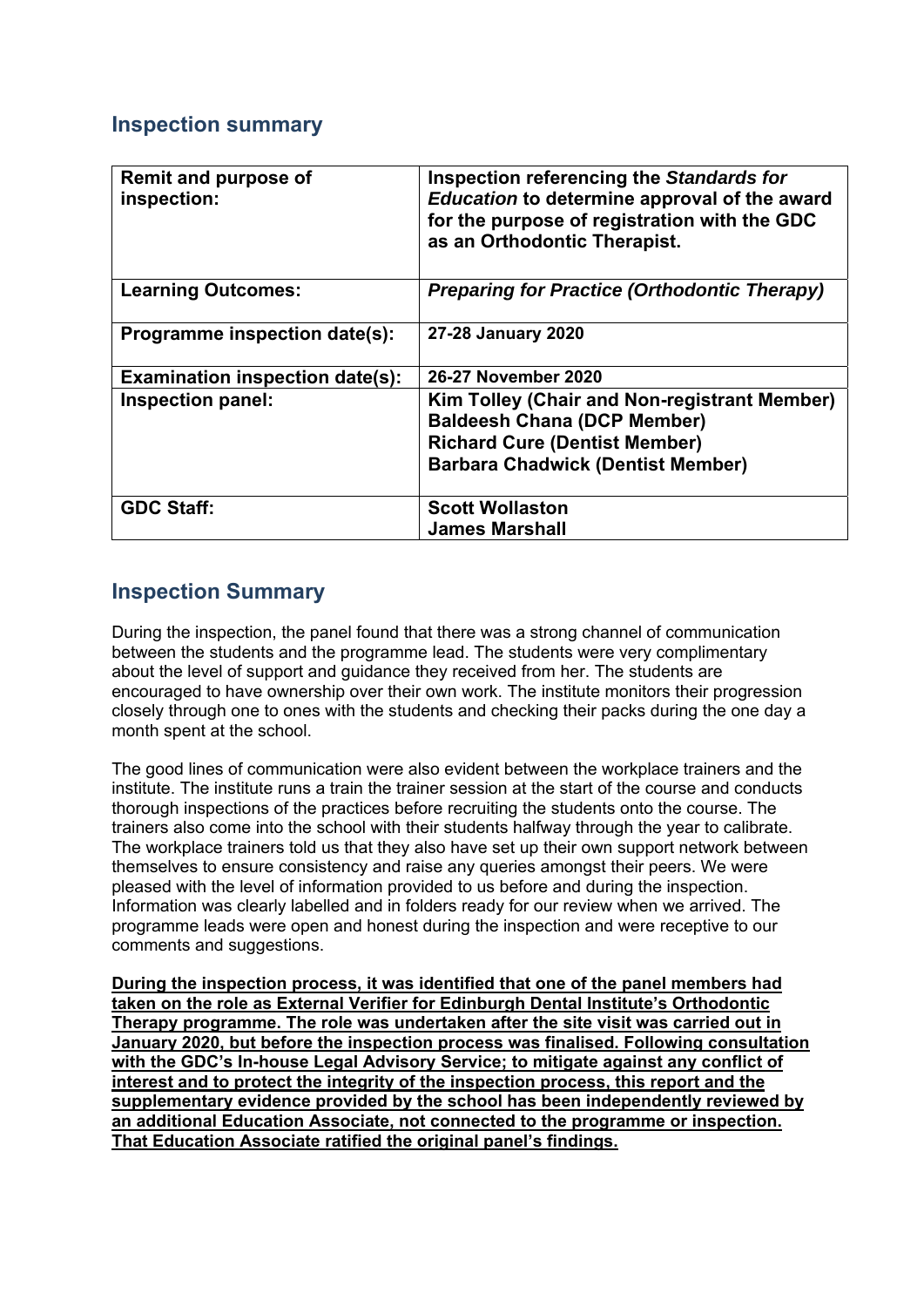| Annual intake                                   | 8 students                                                                                                                                                                                                                                                                                                                                                                       |
|-------------------------------------------------|----------------------------------------------------------------------------------------------------------------------------------------------------------------------------------------------------------------------------------------------------------------------------------------------------------------------------------------------------------------------------------|
| Programme duration                              | 1 vear                                                                                                                                                                                                                                                                                                                                                                           |
| Format of programme                             | 4 weeks Education Centre based<br>$\bullet$<br>classroom-based education with<br><b>CSR and Clinical activities</b><br>11 months in practice training under<br>$\bullet$<br>direct supervision of approved<br>Specialist Orthodontist underpinned<br>by monthly Education Centre based<br>days<br>Internal Final Gateway Examination<br>Examination in Dip OT RCSEd<br>$\bullet$ |
| Number of providers delivering the<br>programme | Lead Tutor provides longitudinal student<br>support with educational sessions delivered<br>by a range of Specialist Orthodontics and<br><b>Tutor DCP's</b>                                                                                                                                                                                                                       |

### **Background and overview of Qualification**

The panel wishes to thank the staff, students, and external stakeholders involved with the Diploma in Orthodontic Therapy programme for their co-operation and assistance with the inspection.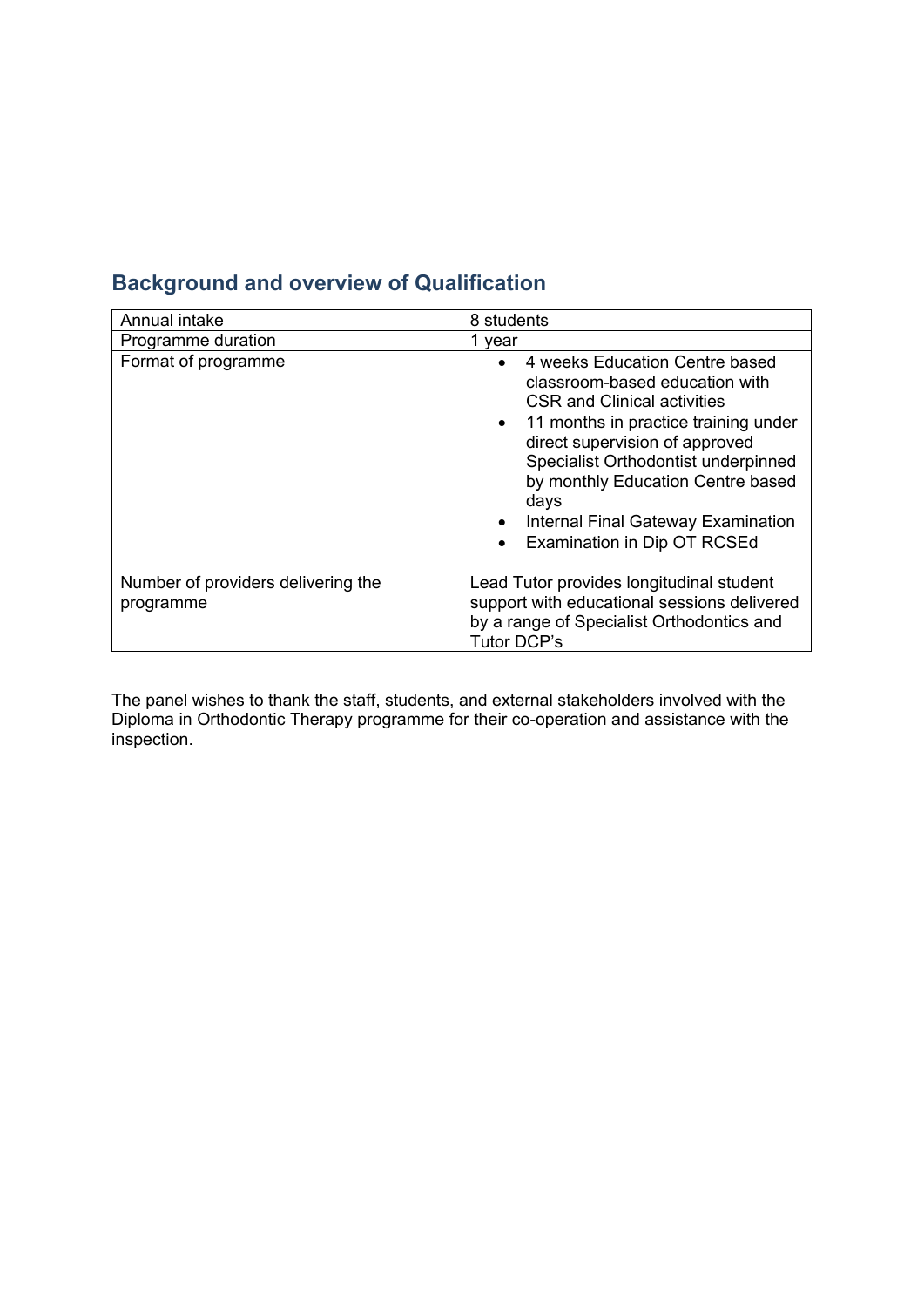### **Outcome of relevant Requirements1**

| <b>Standard One</b>     |                       |  |
|-------------------------|-----------------------|--|
| $\overline{1}$          | <b>MET</b>            |  |
| $\boldsymbol{2}$        | <b>MET</b>            |  |
| $\overline{3}$          | <b>MET</b>            |  |
| $\overline{\mathbf{4}}$ | <b>MET</b>            |  |
| $\overline{5}$          | <b>MET</b>            |  |
| $\overline{6}$          | <b>MET</b>            |  |
| $\overline{7}$          | <b>MET</b>            |  |
| $\overline{8}$          | <b>MET</b>            |  |
|                         | <b>Standard Two</b>   |  |
| $\boldsymbol{9}$        | <b>MET</b>            |  |
| 10                      | <b>MET</b>            |  |
| 11                      | <b>PART MET</b>       |  |
| $\overline{12}$         | <b>PART MET</b>       |  |
|                         | <b>Standard Three</b> |  |
| 13                      | <b>MET</b>            |  |
| 14                      | <b>MET</b>            |  |
| 15                      | <b>MET</b>            |  |
| 16                      | <b>MET</b>            |  |
| $\overline{17}$         | <b>PART MET</b>       |  |
| $\overline{18}$         | <b>MET</b>            |  |
| 19                      | <b>MET</b>            |  |
| $20\,$                  | <b>MET</b>            |  |
| $\overline{21}$         | <b>MET</b>            |  |

 due to current thematic reviews. 1 All Requirements within the *Standards for Education* are applicable for all programmes. Specific Requirements will be examined through inspection activity through identification via risk analysis processes or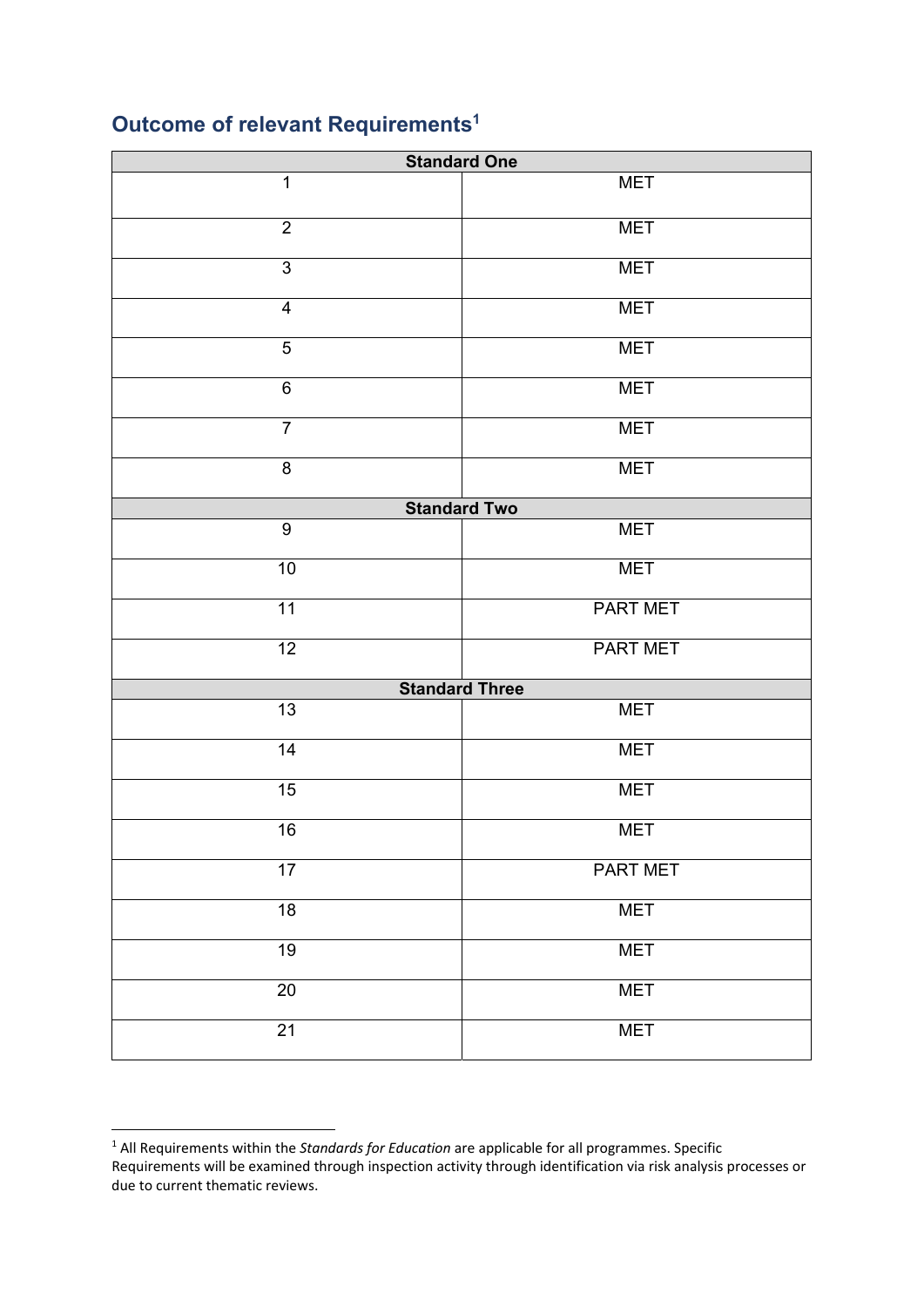#### **Standard 1 – Protecting patients**

**Providers must be aware of their duty to protect the public. Providers must ensure that patient safety is paramount and care of patients is of an appropriate standard. Any risk to the safety of patients and their care by students must be minimised.**

#### **Requirement 1: Students must provide patient care only when they have demonstrated adequate knowledge and skills. For clinical procedures, the student should be assessed as competent in the relevant skills at the levels required in the pre-clinical environments prior to treating patients.** *(Requirement Met)*

At the start of the course, the institute runs a core competencies programme for four weeks, where the students are in attendance every day. Once this is over the students are based in their workplace and attend the school one day a month. All students on this course are already dental professionals, and as such, GDC registrants. The school has adapted the core competencies programme to take this into consideration. The core programme focuses on key elements such as professionalism, raising concerns and consent.

The students complete pre- practice based competences using CSR Phantom Heads, clinical scenarios, and direct assessment of clinical skills prior to being signed off as a safe starter. Summative assessments in the form of both written and case presentations are used at the end of the core programme and feedback on engagement and confidence levels is provided. If a student does not pass there is the opportunity for the assessment to be redone. However, it was noted that if a student was struggling, this would be identified before the month is completed. The workplace trainer and student would be asked to engage in the process of withdrawing from the training programme if no improvement made following remediation.

We were pleased to see that the core programme looks at the transition from being one type of dental professional to another. When we spoke to the students, they commented on this transition and they commented that whilst the core programme was intense, it covered everything they needed prior to going back to their workplaces.

#### **Requirement 2: Providers must have systems in place to inform patients that they may be treated by students and the possible implications of this. Patient agreement to treatment by a student must be obtained and recorded prior to treatment commencing.**  *(Requirement Met)*

The practices that students are based, ensure that patients are aware they may be treated by a student, under the supervision of a specialist orthodontist. We were provided with copies of consent forms which highlights this. These forms are given to patients at the start of their treatment. When we spoke with the workplace trainers, we were also assured that practices have posters in the waiting room, that also state treatment may be conducted by a student.

From speaking with the students, it was clear that they all understood the importance of gaining consent.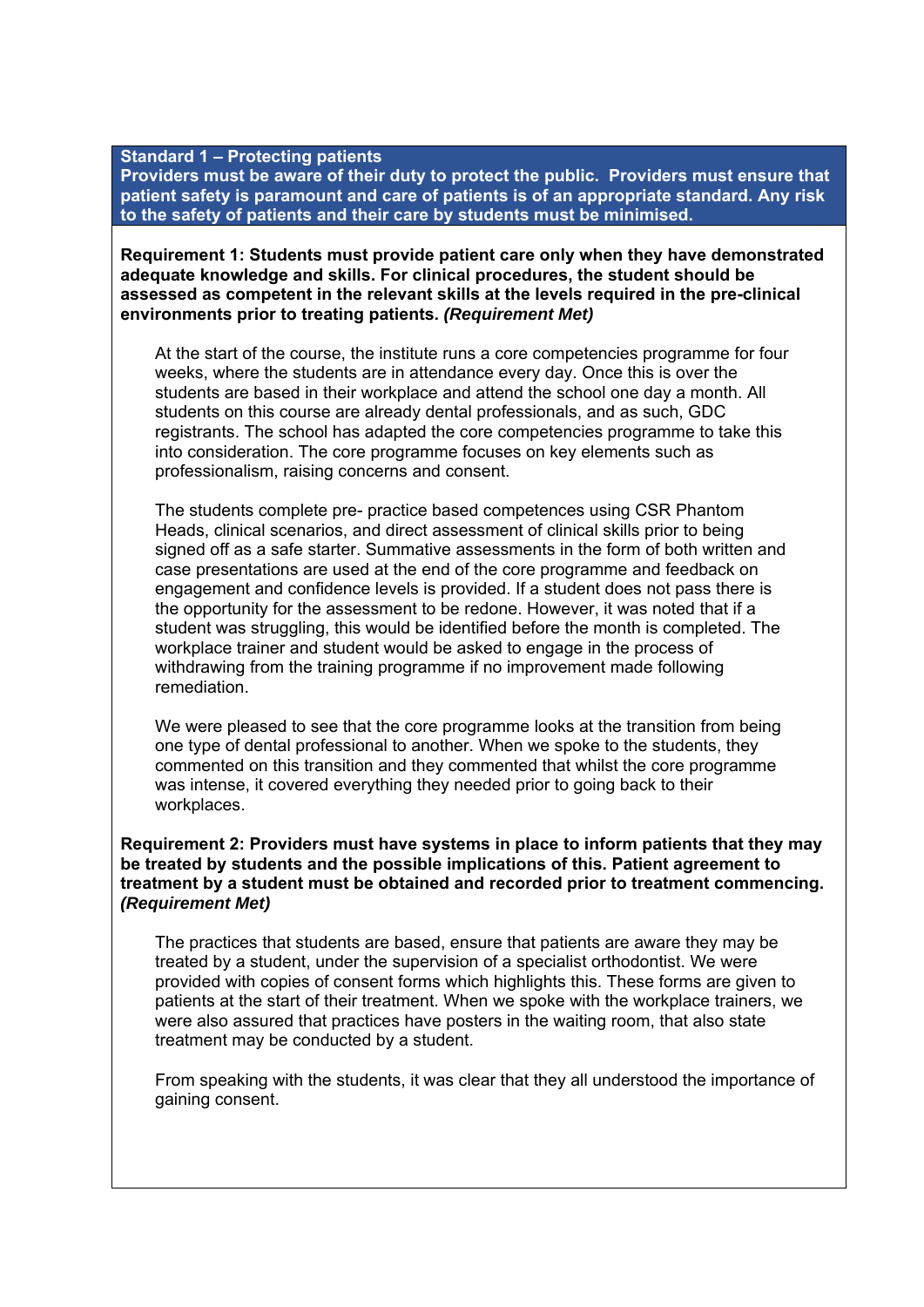**Requirement 3: Students must only provide patient care in an environment which is safe and appropriate. The provider must comply with relevant legislation and requirements regarding patient care, including equality and diversity, wherever treatment takes place.** *(Requirement Met)* 

Before students are recruited onto the course, each of their respective workplaces undergoes an inspection by the institute. We were provided with a copy of the practice inspection template, which is very detailed, and shows the institute checks each practice for items such as staff training records and policies to incident reporting systems. We were also provided with copies of equality and diversity training records and certificates.

Speaking to the workplace trainers, they commented how comprehensive the inspection of their practices are when students are being recruited, and likened it to a NHS health board inspection. They said they valued the independent assessment of their practices and look to make changes based on any recommendations the school give them if certain aspects aren't satisfactory.

#### **Requirement 4: When providing patient care and services, providers must ensure that students are supervised appropriately according to the activity and the student's stage of development.** *(Requirement Met)*

When we spoke to the students, they told us that their workplace trainers spend more time with them initially, and they set aside time in their respective clinics to help them with any assigned work they have. The workplace trainers extend appointment times so they spend more time with them and have a one on one supervision ratio. They told us that dependent on the procedure, they would ask the student what they thought needed to be done treatment wise whilst in front of the patient.

The programme lead has monthly one to ones with each student, and checks that they're happy with their supervision levels. The school also completes ad-hoc checks on the workplaces, to ensure that the trainer and student are happy with the level of supervision.

**Requirement 5: Supervisors must be appropriately qualified and trained. This should include training in equality and diversity legislation relevant for the role. Clinical supervisors must have appropriate general or specialist registration with a UK regulatory body.** *(Requirement Met)* 

All workplace trainers are registered specialist orthodontists. During the practice inspections, the institute check their documents including training records in equality and diversity.

**Requirement 6: Providers must ensure that students and all those involved in the delivery of education and training are aware of their obligation to raise concerns if they identify any risks to patient safety and the need for candour when things go wrong. Providers should publish policies so that it is clear to all parties how concerns should be raised and how these concerns will be acted upon. Providers must support those who do raise concerns and provide assurance that staff and students will not be penalised for doing so.** *(Requirement Met)* 

The students are already GDC registrants and are already familiar with the GDC Standards and the need to comply with these.

There is a raising concerns policy and flowchart in the handbooks for raising concerns. We have also seen a raising concerns template for the workplace trainer to complete if they observe any patient safety concerns caused by the students.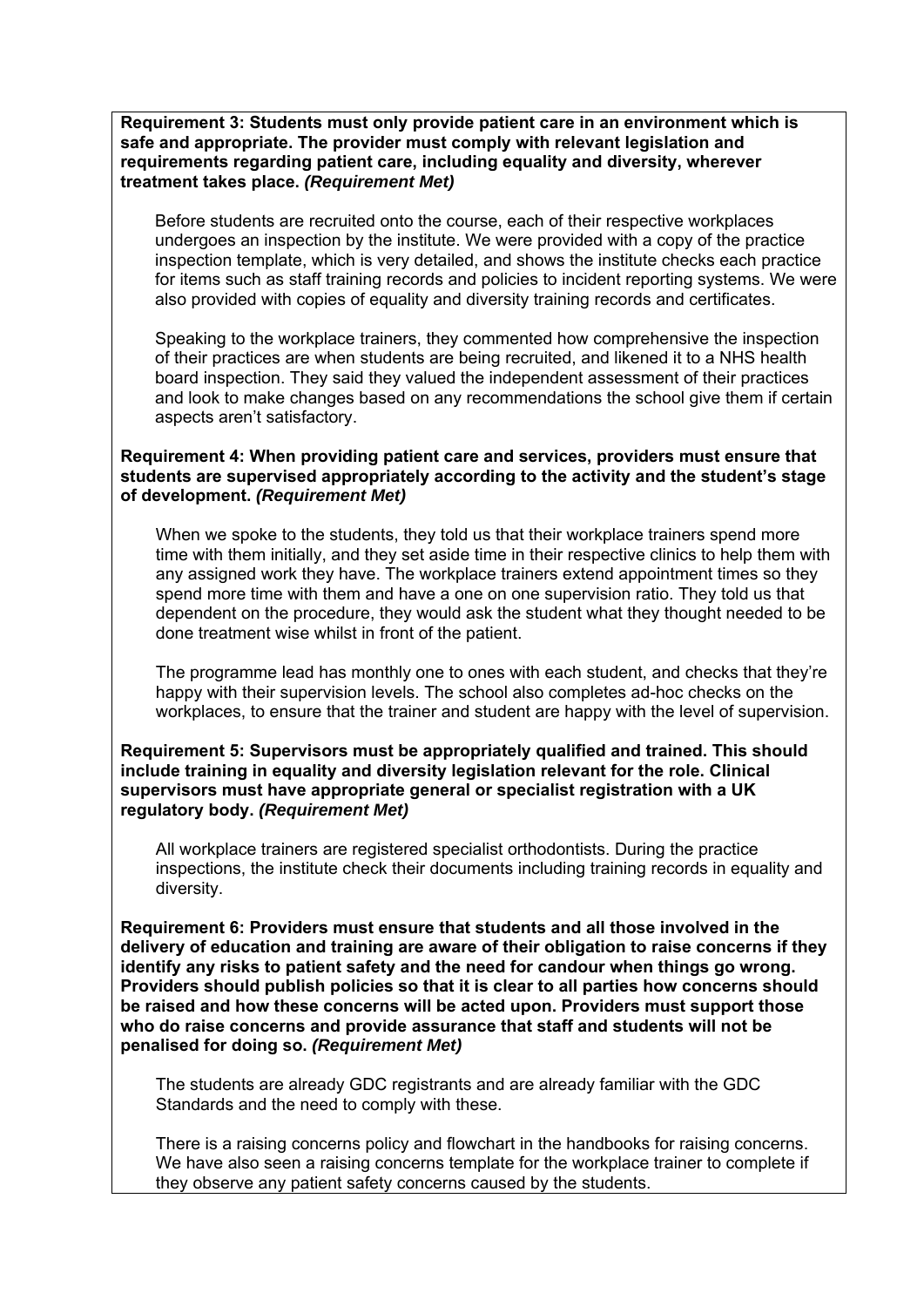When we spoke with the students, it was clear they were comfortable in raising concerns. If they had any concerns about the educational aspect, they said they would raise it directly with the programme lead on their monthly one-to-ones, or via email if more urgent. If they had any concerns in practice, all students said they felt comfortable to raise this with the practice manager or their trainer.

**Requirement 7: Systems must be in place to identify and record issues that may affect patient safety. Should a patient safety issue arise, appropriate action must be taken by the provider and where necessary the relevant regulatory body should be notified.**  *(Requirement Met)* 

All students on the course are based in workplaces, and these workplaces have their own respective policies and procedures for patient safety issues. As part of the practice inspections, the school checks for relevant policies.

In the event of any patient safety issues, this is raised in the workplaces and they use their own recording systems. There have been no patient safety issues as yet. Any incidents are triangulated between the student, school and workplace.

When we spoke with the students, each of them seemed fully aware of their respective workplace's policies and procedures.

**Requirement 8: Providers must have a student fitness to practise policy and apply as required. The content and significance of the student fitness to practise procedures must be conveyed to students and aligned to GDC Student Fitness to Practise Guidance. Staff involved in the delivery of the programme should be familiar with the GDC Student Fitness to Practise Guidance. Providers must also ensure that the GDC's Standard for the Dental Team are embedded within student training.** *(Requirement Met)* 

A recommendation from the last inspection of the school in 2016 was to introduce a formal Student Fitness to Practise policy. The school have now introduced this in line with NHS Education for Scotland's policy for students. This is included in the student handbook and discussed during the induction day.

We were provided with the slides for the induction day which showed that the school teaches the students about the Standards and the scope of practise for orthodontic therapists.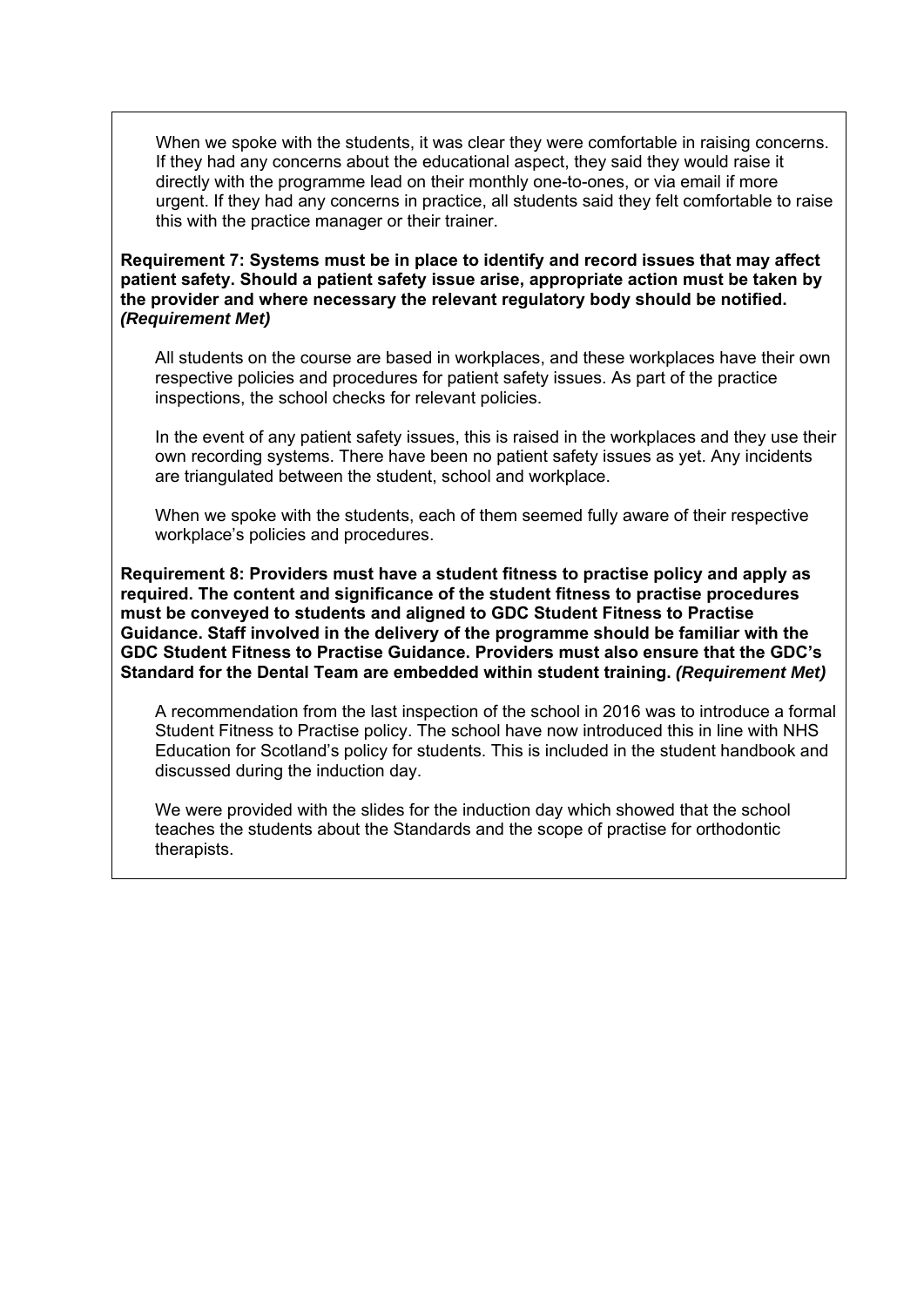**Standard 2 – Quality evaluation and review of the programme The provider must have in place effective policy and procedures for the monitoring and review of the programme.** 

**Requirement 9: The provider must have a framework in place that details how it manages the quality of the programme which includes making appropriate changes to ensure the curriculum continues to map across to the latest GDC outcomes and adapts to changing legislation and external guidance. There must be a clear statement about where responsibility lies for this function.** *(Requirement Met)* 

The quality review of the programme initially sits with the programme lead, who carries out an annual review looking at a range of topics including feedback, question banks, module reviews and student evaluations. Following the core competencies month, the school requests feedback from the students. Feedback is also sought from the workplace trainers halfway through the programme and from lecturers on the materials they're provided with.

When speaking to the students, they told us that they felt comfortable to raise any issues they had with either the course or their workplace training through the programme lead. The programme lead told us that if any issues then needed to be escalated to the programme dean, she would do so.

Although the required processes seem to be in place, and we have seen copies of feedback sheets and evaluation forms, we did not see any documented processes during our visit. Speaking to both the students and the workplace trainers, it was clear that both groups were aware of how to raise issues. However, we recommend the school consider documenting a formal process showing what dialogue takes place and how the outcomes are acted upon.

**Requirement 10: Any concerns identified through the Quality Management framework, including internal and external reports relating to quality, must be addressed as soon as possible and the GDC notified of serious threats to students achieving the learning outcomes. The provider will have systems in place to quality assure placements.**  *(Requirement Met)* 

It was clear from the inspection that the programme thoroughly quality assures the placements before accepting students and throughout the course. We have seen workplace inspection templates to show the comprehensive checks that are in place. Half way through the course, workplace trainers attend the school with their student to carry out a calibration session. If students raise any issues, the programme lead explained that they will do an ad-hoc review of the workplace any time throughout the year.

Following the initial core competencies month, the school explained that they do another review of the placements to ensure they are ready and fully prepared. Following the end of the programme, the programme lead and the dean carry out a full review. The school explained that their annual activity is reported to the school's DCP Hub and then escalated up the reporting structure to the post graduate dental dean via the programme dean.

The school encourages students to follow local resolution policies if there are any disputes in practice. They will intervene if necessary and move student to another trainer within same practice if this is appropriate. During the investigation we did not see any evidence of a formal contract in place with the workplaces surrounding disputes in practice. The school should look to develop a policy of this kind.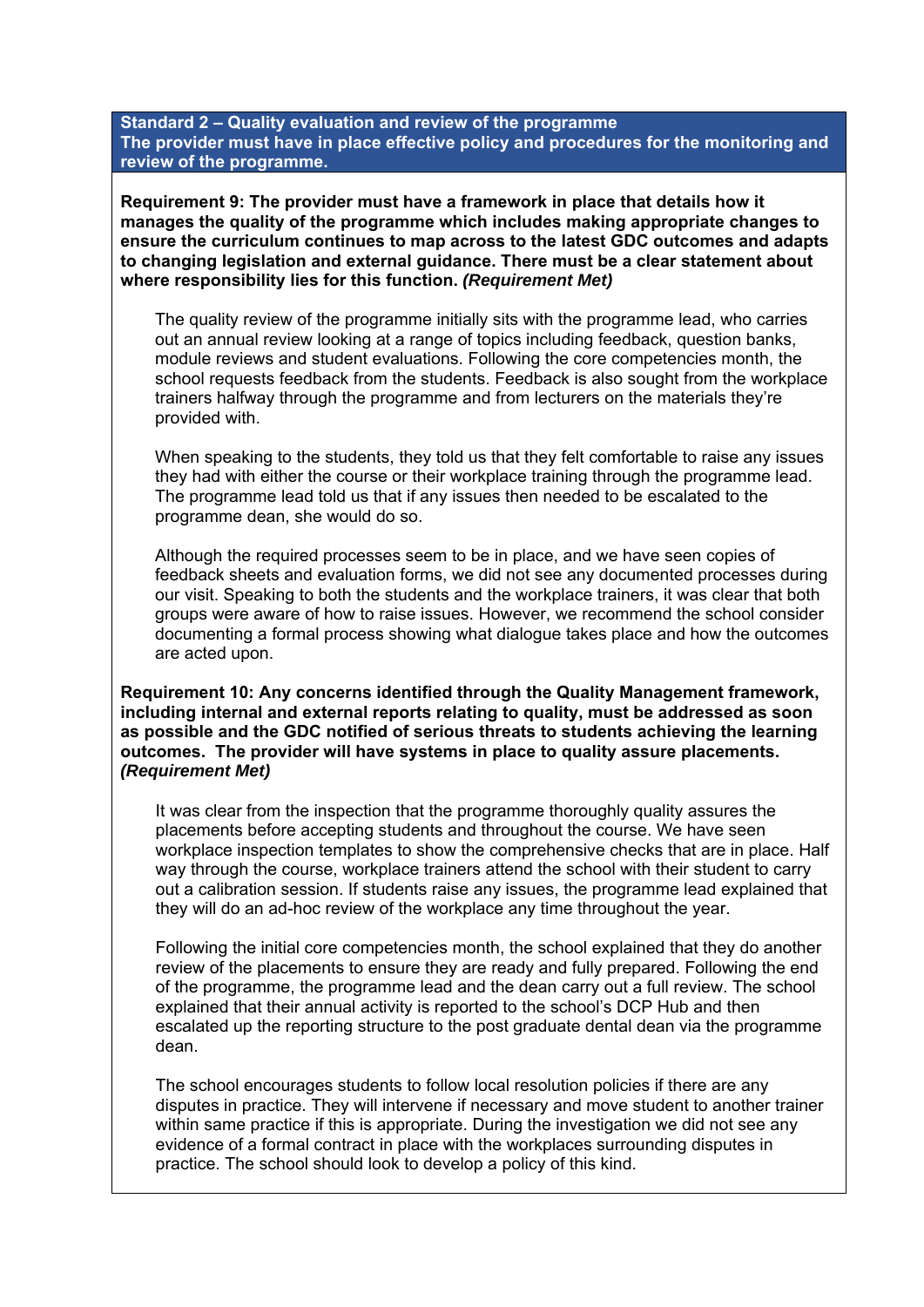**Requirement 11: Programmes must be subject to rigorous internal and external quality assurance procedures. External quality assurance should include the use of external examiners, who should be familiar with the GDC learning outcomes and their context and QAA guidelines should be followed where applicable. Patient and/or customer feedback must be collected and used to inform programme development.** *(Requirement Part Met)* 

The school provides the course, but the examination is delivered by the Royal College of Surgeons Edinburgh (RCS). RCS ultimately provide some external oversight of the programme via the final examination. During the inspection we met with RCS who described their process for external oversight of their exams. We attended the postexam meeting with the examiners, where we witnessed the calibration from all external examiners on the teams of students they assessed. As exams were online this year, there were three at each assessment, in case any technical troubles were experienced. All examiners commented how useful this approach was.

The programme itself does not have any official external oversight. The school uses an 'internal verifier' which is someone from within the school, not related to the programme or its delivery. This verifier checks the course material and delivery of it, including an internal gateway examination, before the final RCS examination.

It was discovered during the inspection that the workplaces do not collect patient feedback on the students. This must be put in place in order to meet this requirement.

**Requirement 12: The provider must have effective systems in place to quality assure placements where students deliver treatment to ensure that patient care and student assessment across all locations meets these Standards. The quality assurance systems should include the regular collection of student and patient feedback relating to placements.** *(Requirement Part Met)* 

Students attend the school one day a month and they have one-to-ones each time with the programme lead. As the course is only delivered to a small group, the students are very close with each other and discuss between themselves what progress they are making. They are encourages to share experiences of each other's practices.

As mentioned in requirement 11, patient feedback is not being collected and must be in order to meet this requirement.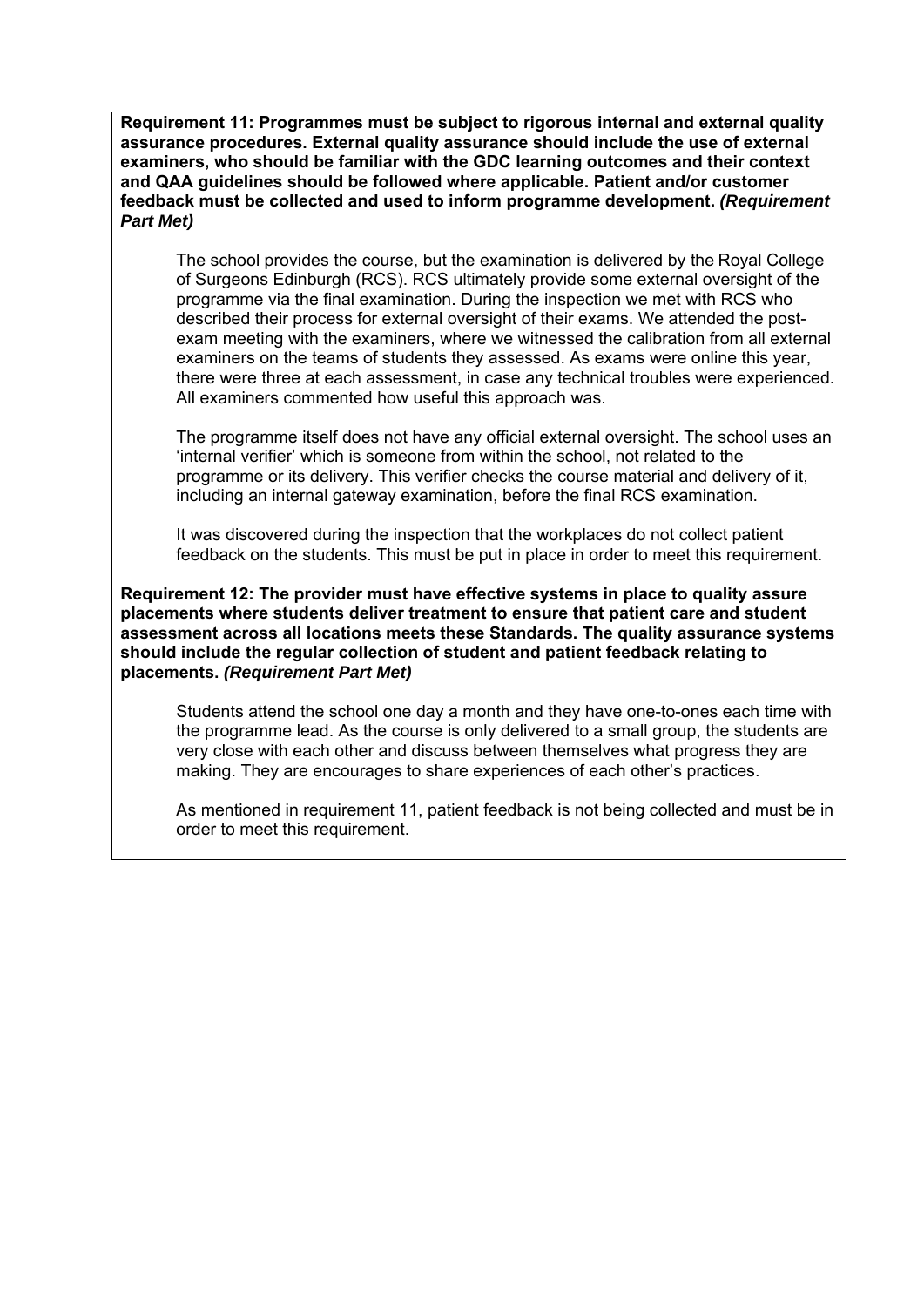**Standard 3– Student assessment** 

**Assessment must be reliable and valid. The choice of assessment method must be appropriate to demonstrate achievement of the GDC learning outcomes. Assessors must be fit to perform the assessment task.** 

**Requirement 13: To award the qualification, providers must be assured that students have demonstrated attainment across the full range of learning outcomes, and that they are fit to practise at the level of a safe beginner. Evidence must be provided that demonstrates this assurance, which should be supported by a coherent approach to the principles of assessment referred to in these standards.** *(Requirement Met)* 

The school monitor the progress of students during the monthly sessions in the school and action any gaps that become evident. The school mentioned that head gear is something that is not that common to see in patients, so they run theoretical sessions using phantom heads. Students' progression is monitored through a review of their logbooks and their competencies are tested by Direct Observation of Procedure Skills (DOPS).

Responsibility lies with the workplace trainers to ensure students are seeing an appropriate range and complexity of patients and assurance that practices have sufficient patient supply is sought during the application process. The school support the workplace trainers by providing a list of books and online learning to the students including a list of topics they need to cover.

The students told us that they were tasked with undertaking an audit of their practice. Both the students and the workplace trainers told us that they found it to be a positive experience which led to change in some instances.

**Requirement 14: The provider must have in place management systems to plan, monitor and centrally record the assessment of students, including the monitoring of clinical and/or technical experience, throughout the programme against each of the learning outcomes.** *(Requirement Met)* 

The programme lead maintains a spreadsheet containing all the students' assessment and progression information. Each month the students attend the school, the programme updates this in their one-to-one sessions.

Due to the small size of the cohort, this close monitoring works. However, the panel commented that the school should consider digitalising this recording of information in a Virtual Learning Environment.

The panel commented on the possible single point of failure being the programme lead having sole oversight. As part of succession planning, the school has a former student who is now a current Orthodontic Therapist in a practice, who is engaged on a contractual basis and has supported face to face educative sessions and online student revision session. They have visited the students in their practices to provide support.

**Requirement 15: Students must have exposure to an appropriate breadth of patients/procedures and should undertake each activity relating to patient care on sufficient occasions to enable them to develop the skills and the level of competency to achieve the relevant GDC learning outcomes.** *(Requirement Met)* 

If a student does not have the exposure to an appropriate breath of clinical experience, the workplace trainer could arrange for them to attend clinics at the hospital to observe.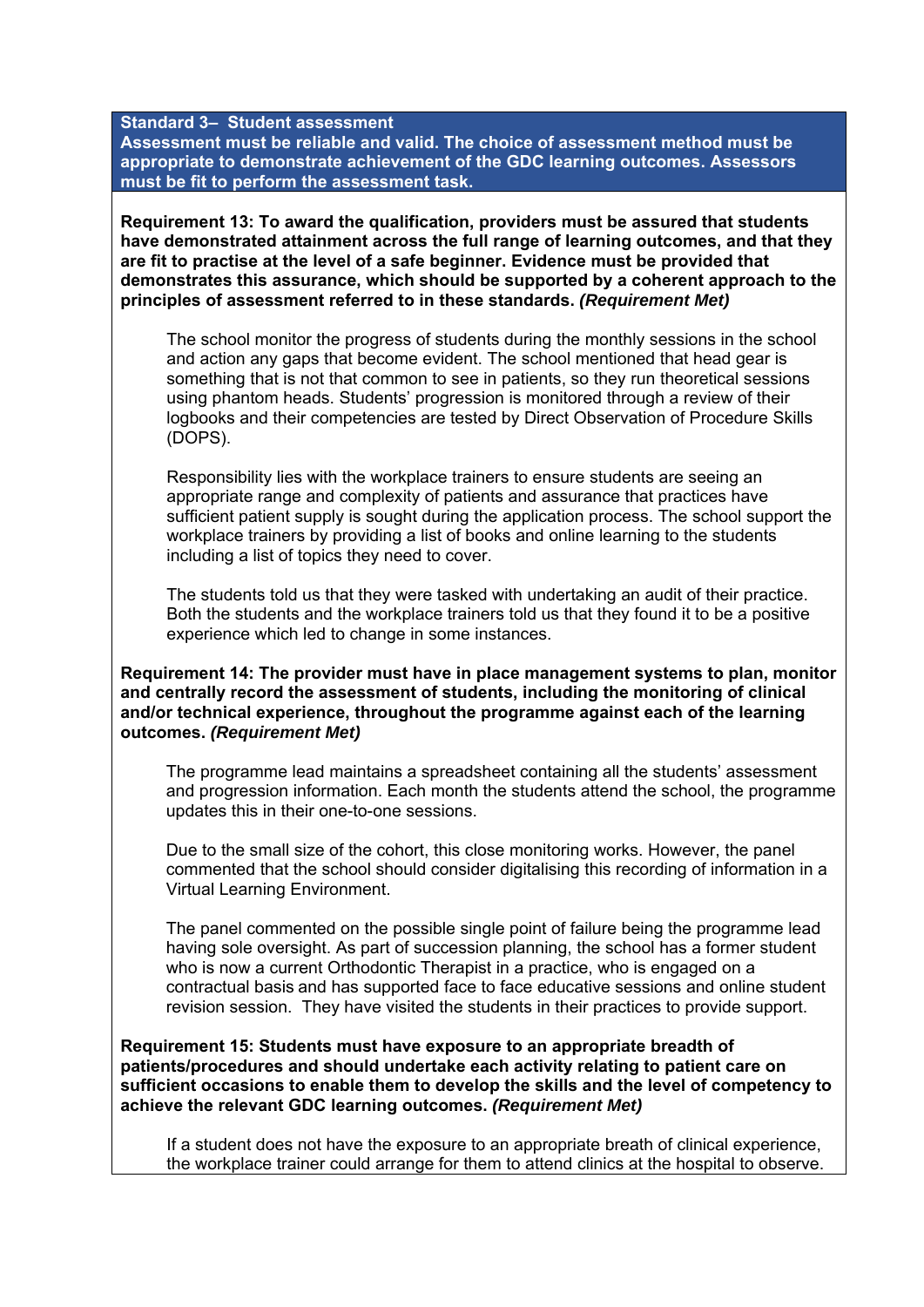An example of this identified during the inspection was surrounding 'head gear'. Where exposure isn't possible, the school offers phantom head clinics.

The inspection of the workplaces that the school undertakes before recruiting the students, covers types of treatment in the practice. The panel identified that the number of patients receiving particular types of treatment wasn't recorded.

The students commented that they felt they were getting sufficient experience with different types of patients in their workplace, and that they were happy with the alternatives provided where they lacked exposure for particular types of treatment.

#### **Requirement 16: Providers must demonstrate that assessments are fit for purpose and deliver results which are valid and reliable. The methods of assessment used must be appropriate to the learning outcomes, in line with current and best practice and be routinely monitored, quality assured and developed. (***Requirement Met)*

RCS are the body responsible for the final assessment of the students. It is a requirement of RCS for the students to sit an internal gateway exam before their final RCS exam. The school mirror RCS exams via an internal gateway exam. RCS's External Examiners are briefed before and after these gateway exams.

Prior to the exam, assessors sit together to plan the question strategy. An example of the school reviewing the assessment and implementing changes came up during the inspection; feedback from one of the External Examiners in their report started that the questions were too wordy and the school then reviewed their standard question bank.

#### **Requirement 17: Assessment must utilise feedback collected from a variety of sources, which should include other members of the dental team, peers, patients and/or customers.** *(Requirement Part Met)*

As noted earlier in this report, patient feedback is not collected and therefore not utilised during assessments. The assessments do involve other members of the dental team. In the workplace, the trainers assess their students and the trainers receive training by the school to ensure consistency. Students do mock exams to prepare them for both the internal gateway exam and the final RCS exam.

The panel agreed that the school must ensure assessments utilised feedback that is collected from a variety of sources. During the inspection the school confirmed that they have plans to arrange patient feedback in the workplaces and therefore must utilise this in assessments going forward once in place.

#### **Requirement 18: The provider must support students to improve their performance by providing regular feedback and by encouraging students to reflect on their practice.**  *(Requirement Met)*

 registrants and therefore already have experience in practicing reflection daily. As mentioned previously, the students have monthly one-to-ones with the programme lead, where they talk through their experience and performance. The school commented during the inspection that whilst they don't have a particular lesson on reflection, it's embedded throughout the programme. The students are already GDC

The students told us that when they are in their workplaces and completing procedures, the workplace trainer allows longer appointment times in order to provide feedback after each session.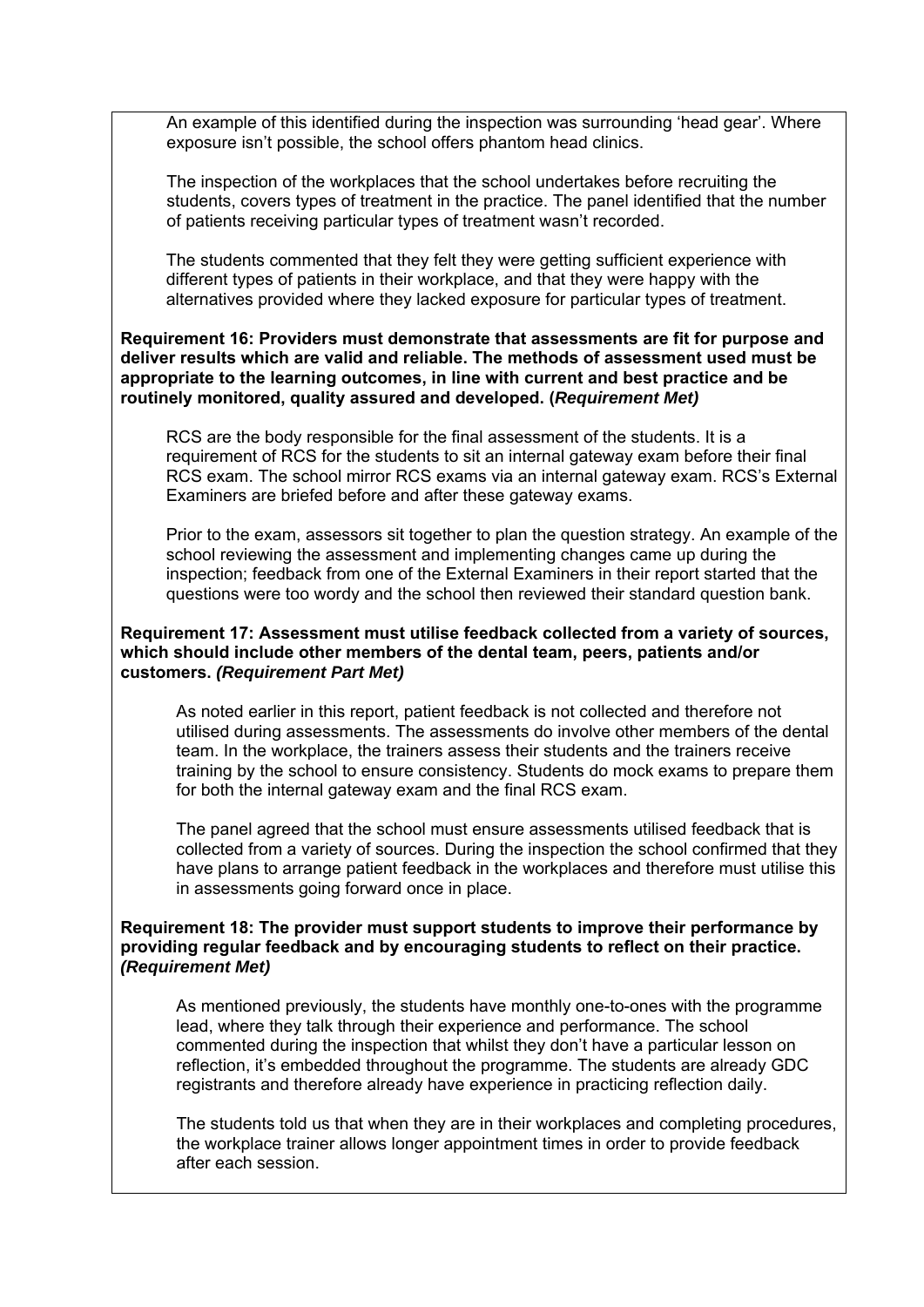**Requirement 19: Examiners/assessors must have appropriate skills, experience and training to undertake the task of assessment, including appropriate general or specialist registration with a UK regulatory body. Examiners/ assessors should have received training in equality and diversity relevant for their role.** *(Requirement Met)* 

During the inspection, the panel met with staff from RCS. The process of how they check the examiners was explained to us and they advised us that they have five training days a year. As mentioned previously, they have one lead examiner who calibrates with all other examiners at the exams.

**Requirement 20: Providers must ask external examiners to report on the extent to which assessment processes are rigorous, set at the correct standard, ensure equity of treatment for students and have been fairly conducted. The responsibilities of the external examiners must be clearly documented. (***Requirement Met)* 

As highlighted previously, the External Examiners have oversight over the RCS exams, and are briefed before and after the internal gateway exams. The school also have an internal verifier to oversee the course, including the internal gateway exam.

It was identified that the school should look to recruit someone to act as an independent external reviewer. This will allow a more thorough and objective oversight to the whole programme delivery.

**Requirement 21: Assessment must be fair and undertaken against clear criteria. The standard expected of students in each area to be assessed must be clear and students and staff involved in assessment must be aware of this standard. An appropriate standard setting process must be employed for summative assessments. (***Requirement Met)* 

During the inspection, the panel were told about the internal gateway assessment and how this mirrors the final RCS examination. Students will therefore know what to expect when going to sit the final exam. Summative assessments are standard set via the Angoff method. RCS also advised us that they have a minimum competency level, so any student not meeting that at the internal gateway assessment would not sit the final exam, in order to ensure safe beginner level.

The assessments the students will sit are clearly set out from the start so they know what is happening and when. The RCS system allows students to have four attempts at the exam, though the school advised us this is not often needed. They did say that if a student was to pass the written part of the exam and fail another section, they retake the section they failed. If they fail the same section again, they retake everything. If they fail the written part, they retake everything.

 They liaise with RCS if this was ever needed. The school advised us that are able to accommodate students with additional needs and can offer things such as; extra reading time, different font, coloured paper etc.